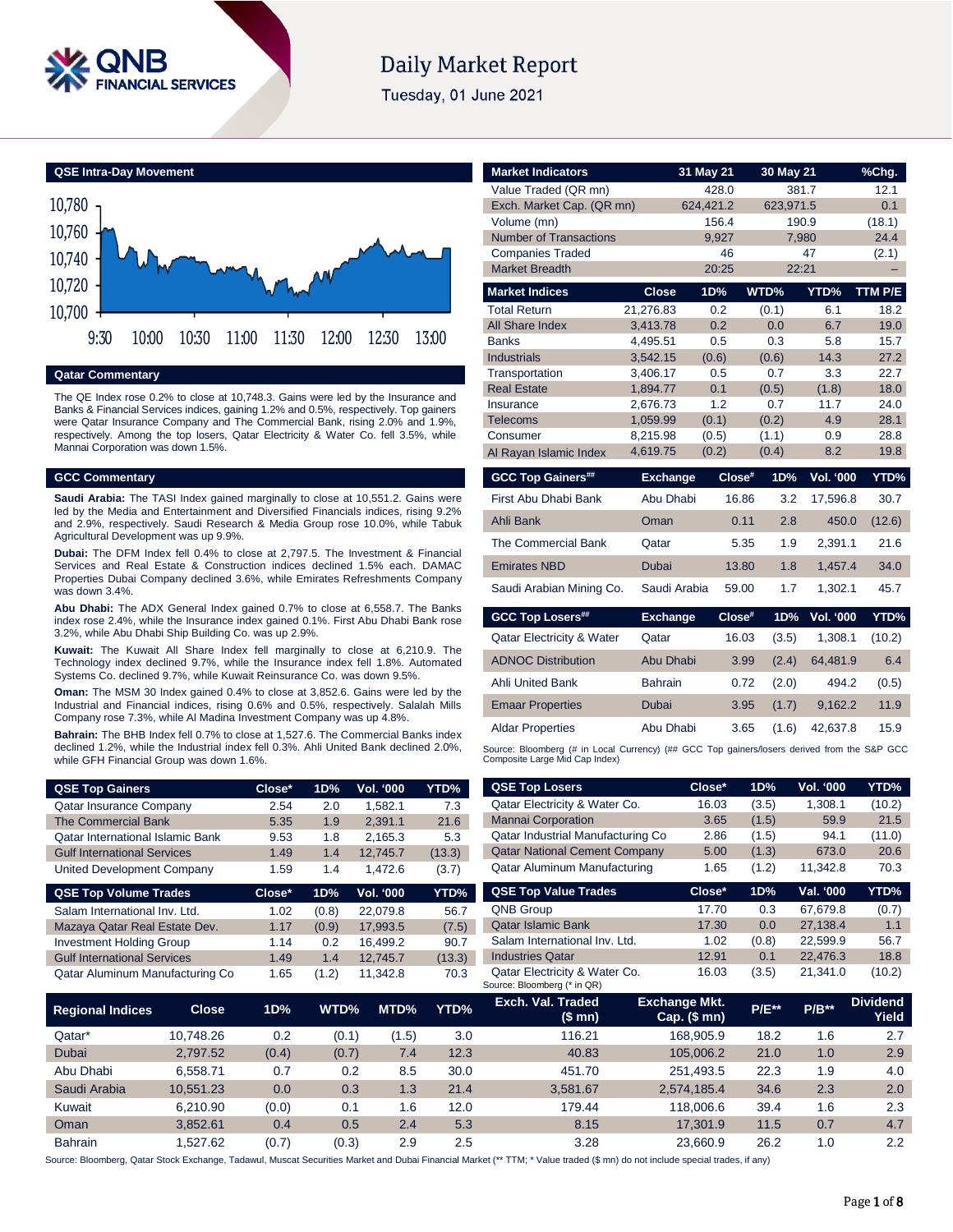### **Qatar Market Commentary**

- The QE Index rose 0.2% to close at 10,748.3. The Insurance and Banks & Financial Services indices led the gains. The index rose on the back of buying support from GCC, Arab and foreign shareholders despite selling pressure from Qatari shareholders.
- Qatar Insurance Company and The Commercial Bank were the top gainers, rising 2.0% and 1.9%, respectively. Among the top losers, Qatar Electricity & Water Co. fell 3.5%, while Mannai Corporation was down 1.5%.
- Volume of shares traded on Monday fell by 18.1% to 156.4mn from 190.9mn on Sunday. Further, as compared to the 30-day moving average of 245.6mn, volume for the day was 36.3% lower. Salam International Inv. Ltd. and Mazaya Qatar Real Estate Dev. were the most active stocks, contributing 14.1% and 11.5% to the total volume, respectively.

| <b>Overall Activity</b>        | Buy %*   | Sell %*  | Net (QR)       |
|--------------------------------|----------|----------|----------------|
| Qatari Individuals             | 35.77%   | 30.30%   | 23,379,331.8   |
| <b>Qatari Institutions</b>     | 23.61%   | 38.09%   | (62,002,905.4) |
| Qatari                         | 59.37%   | 68.40%   | (38,623,573.6) |
| <b>GCC Individuals</b>         | 0.41%    | 0.40%    | 57,035.5       |
| <b>GCC</b> Institutions        | 3.45%    | 1.55%    | 8,137,071.6    |
| <b>GCC</b>                     | 3.86%    | 1.95%    | 8,194,107.1    |
| Arab Individuals               | 11.06%   | 9.61%    | 6,215,387.2    |
| <b>Arab Institutions</b>       | $0.00\%$ | $0.00\%$ |                |
| Arab                           | 11.06%   | 9.61%    | 6,215,387.2    |
| <b>Foreigners Individuals</b>  | 2.45%    | 3.30%    | (3,674,099.9)  |
| <b>Foreigners Institutions</b> | 23.26%   | 16.75%   | 27,888,179.2   |
| <b>Foreigners</b>              | 25.71%   | 20.05%   | 24,214,079.3   |

Source: Qatar Stock Exchange (\*as a % of traded value)

## **Global Economic Data**

| <b>Date</b> | <b>Market</b> | <b>Source</b>                                | <b>Indicator</b>                 | Period | Actual | <b>Consensus</b>         | <b>Previous</b> |
|-------------|---------------|----------------------------------------------|----------------------------------|--------|--------|--------------------------|-----------------|
| 05/31       | EU            | European Central Bank                        | M3 Money Supply YoY              | Apr    | 9.2%   | 9.6%                     | 10.0%           |
| 05/31       | Germany       | <b>German Federal Statistical Office</b>     | <b>CPI MoM</b>                   | May    | 0.5%   | 0.3%                     | 0.7%            |
| 05/31       | Germany       | German Federal Statistical Office            | <b>CPI YoY</b>                   | May    | 2.5%   | 2.3%                     | 2.0%            |
| 05/31       | Japan         | Ministry of Economy Trade and Industry       | <b>Industrial Production MoM</b> | Apr    | 2.5%   | 3.9%                     | 1.7%            |
| 05/31       | Japan         | Ministry of Economy Trade and Industry       | Industrial Production YoY        | Apr    | 15.4%  | 16.9%                    | 3.4%            |
| 05/31       | Japan         | Economic and Social Research I               | Consumer Confidence Index        | May    | 34.1   | 33.0                     | 34.7            |
| 05/31       | China         | China Federation of Logistics and Purchasing | Non-manufacturing PMI            | May    | 55.2   | 55.1                     | 54.9            |
| 05/31       | China         | China Federation of Logistics and Purchasing | <b>Manufacturing PMI</b>         | May    | 51.0   | 51.1                     | 51.1            |
| 05/31       | China         | China Federation of Logistics and Purchasing | <b>Composite PMI</b>             | May    | 54.2   | $\overline{\phantom{m}}$ | 53.8            |
| 05/31       | India         | <b>Central Statistics Office India</b>       | <b>GDP YoY</b>                   | 1Q     | 1.6%   | 1.0%                     | 0.4%            |
| 05/31       | India         | Central Statistics Office India              | <b>GVA YoY</b>                   | 1Q     | 3.7%   | 2.6%                     | 1.0%            |

Source: Bloomberg (s.a. = seasonally adjusted; n.s.a. = non-seasonally adjusted; w.d.a. = working day adjusted)

### **News**

**Qatar** 

- **IGRD postpones its AGM due to lack of quorum –** Investment Holding Group (IGRD) announced that the quorum for its Ordinary General Assembly meeting (AGM), which was held virtually through a conference call on May 31, 2021, was not achieved. The meeting is adjourned to the second appointment on June 2, 2021 at 4:30 p.m., virtually through a conference call. (QSE)
- **ORDS to join Qatar delegation at St Petersburg International Economic Forum 2021 –** Ooredoo (ORDS) has announced that it will join a host of Qatari companies attending the St Petersburg International Economic Forum (SPIEF) 2021 slated from June 2 to 5 in Russia. SPIEF is a platform for members of the international business community to meet and discuss key economic issues pertinent to Russia, emerging markets, and the world as a whole. Ooredoo will have a booth at the event focusing on its path to the major football event being held in Doha in 2022. Four screens will introduce Ooredoo and showcase details of preparations for the event, its pioneering 5G

network, and smart solutions, such as drone taxis, smart parking, and mobility. (Gulf-Times.com)

- **Qatar April M2 money supply rises 2.3% YoY; Foreign reserves rises to QR205.1bn –** Qatar Central bank has published data on monetary aggregates for April. The M2 money supply rose 2.3% from year ago while it fell 2.4% MoM. The M1 money supply rose 4% from year ago and remained unchanged MoM. International reserves and foreign currency liquidity rose to QR205.1bn from QR205.bn in March. (Bloomberg)
- **Qatar Petroleum hires banks to run 'jumbo' bond sale in June –** According to sources, Qatar Petroleum (QP) has hired international banks for a multi-billion dollar debut public bond sale by the end of June as lower oil and gas prices prompt Gulf energy firms to raise cash. QP, a top liquefied natural gas (LNG) supplier, appointed BofA Securities, Citi, Goldman Sachs, HSBC, JPMorgan and MUFG to lead the deal of up to \$10bn, the sources told Reuters. More banks are expected to be involved at a later stage, the sources said, with one adding that the QP bond issue was expected to be a "meaningful" so-called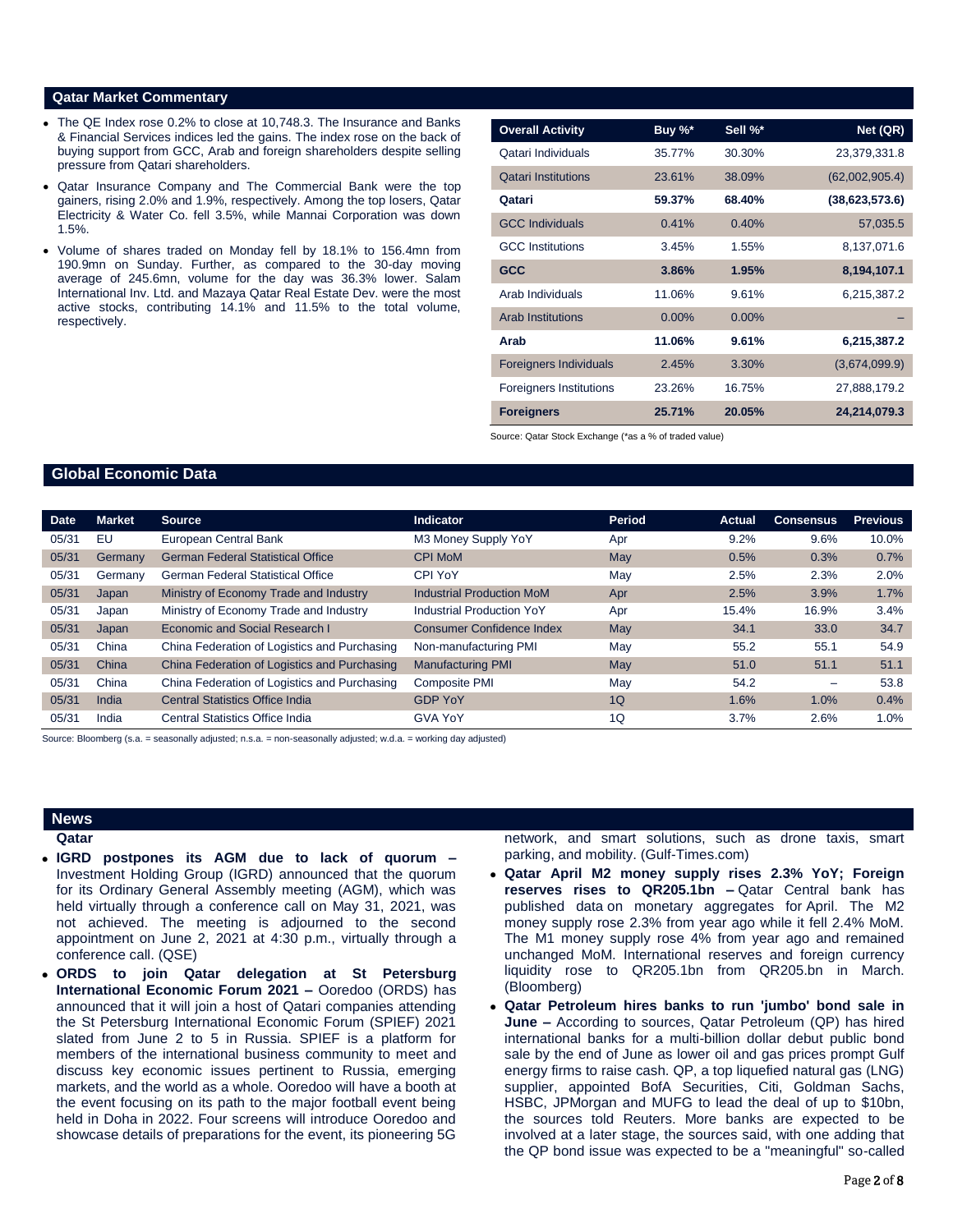jumbo deal. Gulf energy groups have been exploring a variety of ways to raise cash after they were pummeled last year by the COVID-19 pandemic and oil prices collapsing. (Reuters)

- **Qatar Petroleum sets fuel prices for June –** Qatar Petroleum set fuel prices in the State for June 2021. The prices saw a marginal increase with diesel set at QR1.75 a liter, compared to QR1.65in May, while super gasoline 95 is costing QR1.90 per liter as against QR1.85 last month. The price of premium gasoline 91 has also increased to QR1.85 per liter from QR1.80 in May. (Gulf-Times.com)
- **Al-Sulaiti: Investment opportunities in Qatar's transportation, ICT sectors to be highlighted at SPIEF –** Ministry of Transport and Communications (MoTC) to participate in St Petersburg International Economic Forum (SPIEF) as part of State of Qatar's pavilion. The St Petersburg International Economic Forum (SPIEF) will provide an opportunity to highlight investment opportunities that Qatar provides in transportation and information and communication technology, said HE the Minister of Transport and Communications Jassim Seif Ahmed Al-Sulaiti. "The St Petersburg International Economic Forum is a very important global event and during our participation we are looking forward to working with our Russian counterparts to enhance the means of bilateral co-operation between the two countries," al-Sulaiti said while announcing the participation of the Ministry of Transport and Communications (MoTC) at St Petersburg International Economic Forum (SPIEF) as part of the State of Qatar's pavilion. SPIEF runs from June 2 to 5 under the auspices of the President of the Russian Federation Vladimir Putin. (Gulf-Times.com)
- **Kamco: Qatar expected to award \$31bn worth of projects this year –** Qatar, which powered the projects market in the Gulf region through its mammoth \$13bn gas expansion contracts in the first quarter (1Q), is expected to award as much as \$31bn worth of projects this year, according to Kamco. Finding that the GCC or Gulf Cooperation Council region saw the normal seasonal spike during 1Q2021 with project awards more than doubling to \$26.3bn against that in fourth quarter of 2020; it said "the growth came mainly on the back of a QoQ increase in project awards in Qatar and Kuwait, while the rest of the GCC countries reported declines." After witnessing declines over the last several quarters, the GCC project market showed "healthy" recovery during 1Q2021 on a quarterly basis. Of the \$26.3bn projects awarded in the GCC during 1Q2021; the gas sector saw as much as \$17.83bn or 68% of the total, followed by construction (\$3.18bn or 12%), power (\$1.61bn or 6%), transport (\$1.57bn or 6%), water (\$1.28bn or 5%), oil (\$0.61bn or 2%) and industrials (\$0.22bn or 1%). When compared to 1Q2020, only Qatar reported a growth in project awards that however showed a smaller decline at the aggregate GCC level at 3.5%, the report said. "The higher number for Qatar mainly reflects the \$13bn award for the Qatargas – LNG (liquefied natural gas) processing trains project," it said. (Gulf-Times.com)
- **Envoy: Panama Canal to play key role in Qatar-Latin America trade –** The Panama Canal would play a vital role in enhancing trade between the State of Qatar and its partner countries in Latin America, according to Panama's top diplomat in Qatar. Ambassador Musa Asvat said the Panama Canal has improved world trade, transportation, and connectivity for over a century, and connects 144 maritime routes that reach up to 160 countries worldwide. He said the expanded canal doubled the tonnage capacity of the waterway, enabling the transit of up to container ships and 90% of the liquefied natural gas (LNG) carrier fleet, offering significant time savings for LNG producers in the US when exporting to Asia. (Gulf-Times.com)
- **Real estate auction fetches QR231mn –** An auction organized recently by the Evacuation and Judicial Auction Department at

the Supreme Judiciary Council through the courts auctions app fetched a total sum of more than QR231mn from selling a building and a plot of land out of a total of 10 buildings. There was no bidding for the other eight pieces of real estate. Yousef Mohamed Al-Bakir, head of the department, told local Arabic daily Arrayah that the building sold was a house that fetched QR1,372,169 and the piece of land was sold for QR229,689,010. The first edition of online auctions was held by the department on November 25 last year. (Gulf-Times.com)

- **Qatar one of the world's best in meeting COVID-19 crisis –** With the acceleration of the pace of vaccination program against the COVID-19, Qatar continues to fight the virus by implementing the largest vaccination campaign in its history for citizens and residents of the country, free of charge. Qatar ranks among the top ten countries in the world, compared to its population, and it is also among the countries that have the lowest death rates in the world due to the quality and excellence of the healthcare system in the country. Nearly 9 out of 10 people over the age of 60 — which is the group most at risk of disease — have received at least one dose of COVID-19 vaccine, while nearly 8 out of 10 people in this group got both doses. The number of vaccination doses that were given to citizens and residents of Qatar until mid-May 2021 exceeded two and a half million doses, while more than 1,170,000 people have received at least one dose of the vaccine so far, with about 35,000 doses during only 24 hours. About 52% of the adult population in Qatar has received at least one dose of the vaccine so far, while 36.5% of the adult population has received both doses of the vaccine. (Gulf-Times.com)
- **Shura calls for stronger efforts to achieve QNV 2030 objectives –** The Shura Council on Monday reviewed the report of the Services and Public Utilities Committee on the briefing presented to the Council by President of Planning and Statistics Authority Dr Saleh bin Mohammed Al Nabit on the State's efforts regarding the Qatar National Vision (QNV) 2030 and the challenges it faces. At the beginning of the meeting chaired by Shura Speaker HE Ahmed bin Abdullah bin Zaid Al Mahmoud via videoconferencing, the Council praised the tireless efforts of the Amir His Highness Sheikh Tamim bin Hamad Al Thani to elevate the nation and its pride in a way that guarantees the continuation of the welfare of citizens for generations to come, particularly the development and implementation of the Qatar National Vision 2030. From the standpoint of compatibility and complementarity between the role of the Council and the government in exerting various efforts that would advance and elevate the nation, and in light of the information provided by Dr Nabit, the Council approved a number of recommendations and decided to refer them to the government with the aim of cooperating in the efforts made to achieve the national vision and to overcome any obstacles it may face. In its recommendations, the Council called for more coordination between the Planning and Statistics Authority and the relevant ministries and government agencies to reach the desired goals of the Qatar National Vision 2030, so that this coordination leads to overcoming obstacles that hinder the achievement of some of the goals of the vision. (Qatar Tribune)
- **Qatar, Equatorial Guinea sign several agreements –** The Amir HH Sheikh Tamim bin Hamad Al Thani and President of the Republic of Equatorial Guinea, HE Teodoro Obiang Nguema Mbasogo, held an official talks session at the Amiri Diwan yesterday morning. At the beginning of the meeting, H H the Amir welcomed H E the President and the accompanying delegation, wishing him a pleasant stay, and the relations of the two countries further development and growth in various fields. For his part, HE the President of Equatorial Guinea expressed his thanks to HH the Amir for the warm reception and hospitality,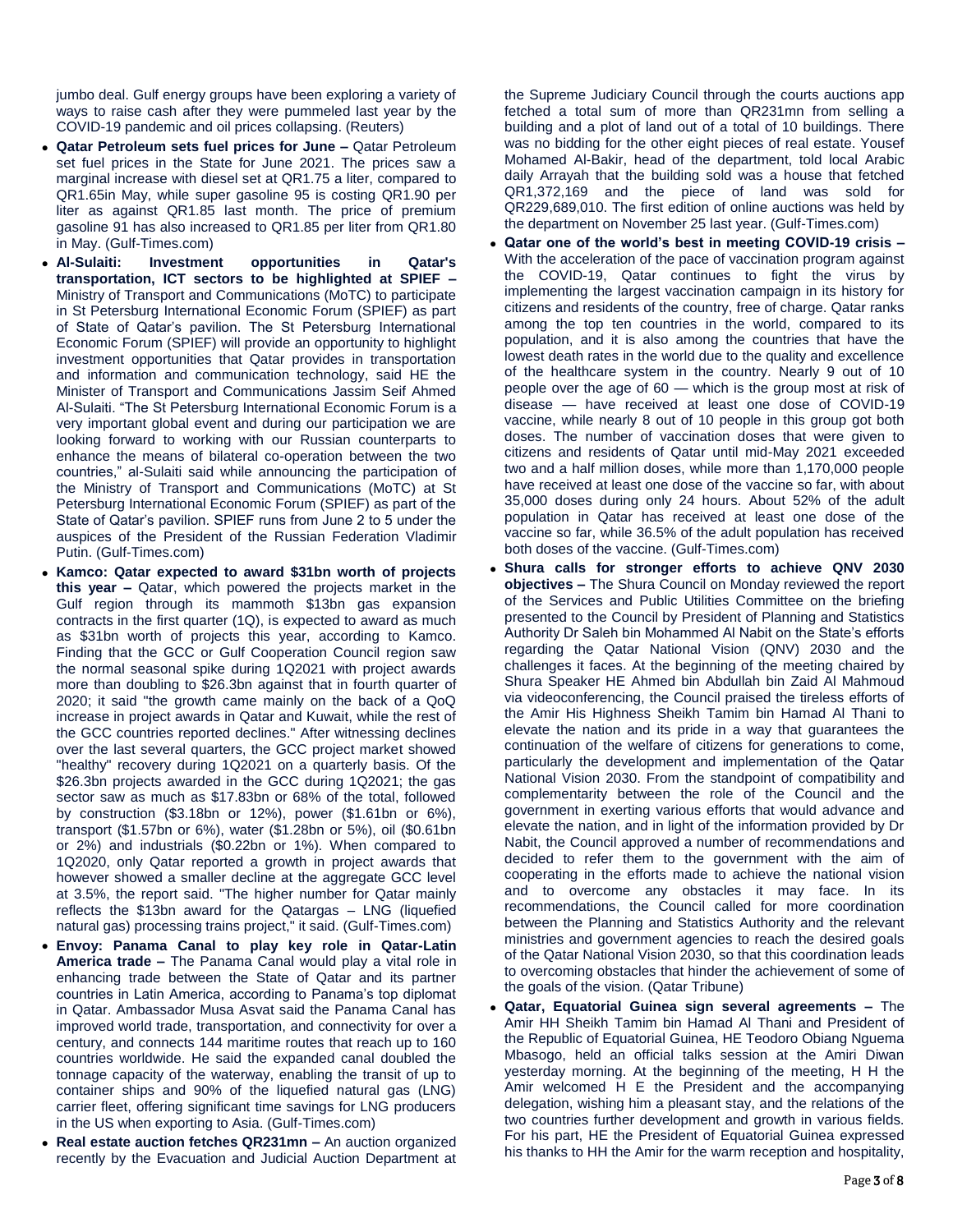stressing his country's keenness to develop and strengthen bilateral relations and cooperation with the State of Qatar in various fields to achieve the interests of both countries. During the session, they discussed bilateral relations between the two countries and ways to enhance and develop them, especially in the fields of investment, economy, energy, transportation and agriculture, in addition to exchanging views on a number of issues of common concern. (Peninsula Qatar)

- **World Cup 2022 projects reviewed in Beijing –** Qatar's ambassador in Beijing Mohamed bin Abdullah Al-Dehaimi hosted members of the BnB Club, which includes businessmen and foreign investors residing in China, on the sidelines of a promotional exhibition for the World Cup Qatar 2022. The ambassador gave a full explanation of the infrastructure projects and sports stadium facilities for the World Cup 2022. He also touched on the new procedures and laws that Qatar has implemented in the framework of improving workers' conditions in the country. (Gulf-Times.com)
- **Qatar 2022 World Cup qualifiers moved from China to Dubai due to COVID-19 surge –** Several World Cup football qualifiers scheduled to be played in China were moved to Dubai on Monday over coronavirus infections in the Syria and Maldives teams, the Chinese Football Association said. Seven Group A fixtures involving China, Syria, Maldives, the Philippines and Guam are affected, playing further havoc with the already heavily disrupted Qatar 2022 World Cup qualifiers. (Bloomberg)
- **Qatar Airways may stop taking Airbus deliveries amid spat –** Qatar Airways Chief Executive Officer Akbar Al Baker threatened to stop taking deliveries of Airbus SE jets this year because of an unspecified "serious" disagreement, a warning that could hamper the plane maker's recovery plans. "If we are not able to settle that serious issue we have with them, we will refuse to take any aircraft from them," the CEO said in an interview with Bloomberg TV. Falling out with Qatar Airways, Al Baker warned, will cause Airbus "a stress in the relationship with IAG, with LatAm, with other airlines in which we have a shareholding." The subject of the spat? "I unfortunately cannot tell you what that issue is," Al Baker said. (Bloomberg, Reuters)
- **Qatar Airways and Oman Air enhance cooperation –** Qatar Airways and Oman Air have expanded their codeshare partnership to cover more than 80 destinations on Qatar Airways' network. The agreement expansion will provide "more convenient and seamless" travel options for both airlines' passengers. This expansion follows shortly after the two airlines announced an agreement to significantly strengthen strategic cooperation between the two airlines in December. (Gulf-Times.com)
- **QFTH ranked second largest FinTech investor in MENA region by MAGNiTT –** Qatar FinTech Hub (QFTH), founded by Qatar Development Bank (QDB), to support the growth of the FinTech industry in Qatar, was ranked as the second top investor in FinTechs across the MENA region in the first quarter of 2021 by startups research and intelligence firm, MAGNiTT. The MENA Fintech Venture Report, which is one of MAGNiTT's flagship industry reports, takes a comprehensive look at the sector's quarterly performance within the venture capital and startup ecosystems in the MENA region. The report aggregates and analyses tech startup investments in 17 countries including Algeria, Bahrain, Egypt, Iraq, Jordan, Kuwait, Lebanon, Libya, Morocco, Oman, Palestine, Qatar, Saudi Arabia, Syria, Tunisia, the UAE, and Yemen. (Peninsula Qatar)

## **International**

 **German inflation pushes further above ECB target in May –** Germany's annual consumer price inflation accelerated in May, advancing further above the European Central Bank's target of close to but below 2%, the Federal Statistics Office said on Monday. Consumer prices, harmonized to make them comparable with inflation data from other European Union countries, rose by 2.4% in May, up from 2.1% in April. A Reuters forecast had pointed to a May reading of 2.5%. The ECB's chief economist, Philip Lane, said earlier this month the bank had a "lot of work to do" to raise inflation back to its 2% goal and market talk of rapidly rising prices is misplaced. Euro zone inflation is approaching 2%, its fastest rate in years, on the back of fiscal support and the unwinding of last year's oil price crash, prompting some commentators to predict a new era of inflation. But Lane pushed back on this narrative, arguing that the labor market will take years to get back to its pre-crisis level, corporate balance sheets are depleted and the economic rebound is still predicated on copious central bank and government support. The ECB will next meet on June 10 and must decide whether to ease up on its stimulus given the prospect of rapid growth over the rest of the year as economic restrictions are lifted and the services sector rebounds. "The ECB is unlikely to be disturbed by the short-term fluctuations in the inflation rate and will only slowly return its policy to normal," Holger Schmieding, chief economist at Berenberg Bank, said (Reuters)

- **French Minister: EU to kick off pandemic plan with 10 bn euro bond issue –** The European Union plans to kick off its 750bn Euro pandemic recovery package with an initial 10bn Euro bond issue, France's junior minister for European affairs, Clement Beaune, said on Monday. In an interview with French financial daily Les Echos, Beaune also said that more than 100bn Euros would be injected into the European economy from this year. Beaune said the European Commission would launch the debt issuance process on June 1 by calling on big European and international banks, and the securities would be issued in June. "The market appetite should be very major and the interest rates very favorable," he told Les Echos. Asked whether the new bonds would be called corona-bonds, he said "let's avoid this radioactive term", and added that with the recovery package an embryonic European Union treasury was taking shape. Proceeds of the issue would be spent from July onwards and by the end of the year Europe will inject more than 100 bn euros into its economy to finance the recovery of its member states, he said. Asked about a G7 initiative for a minimum corporate tax rate of 15%, he said that within the European Union, Ireland was the most hostile to the principle of a minimum tax and taxation of internet companies, and to a lesser degree Cyprus and Malta. He added that the Netherlands was not opposed to the principle but will be demanding about its implementation. (Reuters)
- **Finance Minister: France's 2021 public deficit likely to be 9.4% –** The French public deficit will likely be 9.4% of gross domestic product this year, Finance Minister Bruno Le Maire said on Monday, compared to a previous estimate of 9%. Le Maire also told national TV channel France 2 television that he expected economic growth to return in early 2022 to pre-COVID-19 levels, reiterating his forecast of 5% economic growth for this year. "I am convinced that we will achieve 5% growth in 2021 and that we will return at the start of 2022 to the same level of economic activity that we had before the crisis," Le Maire said. (Reuters)
- **PMI: Japan's May factory activity growth slows as emergency weighs –** Factory activity in Japan expanded at a slower pace in May as growth in output and new orders eased, and though external demand remains strong worries are growing that domestic coronavirus emergency curbs could derail the economic recovery. Japan extended a state of emergency in Tokyo and other major areas to June 20 last week, as the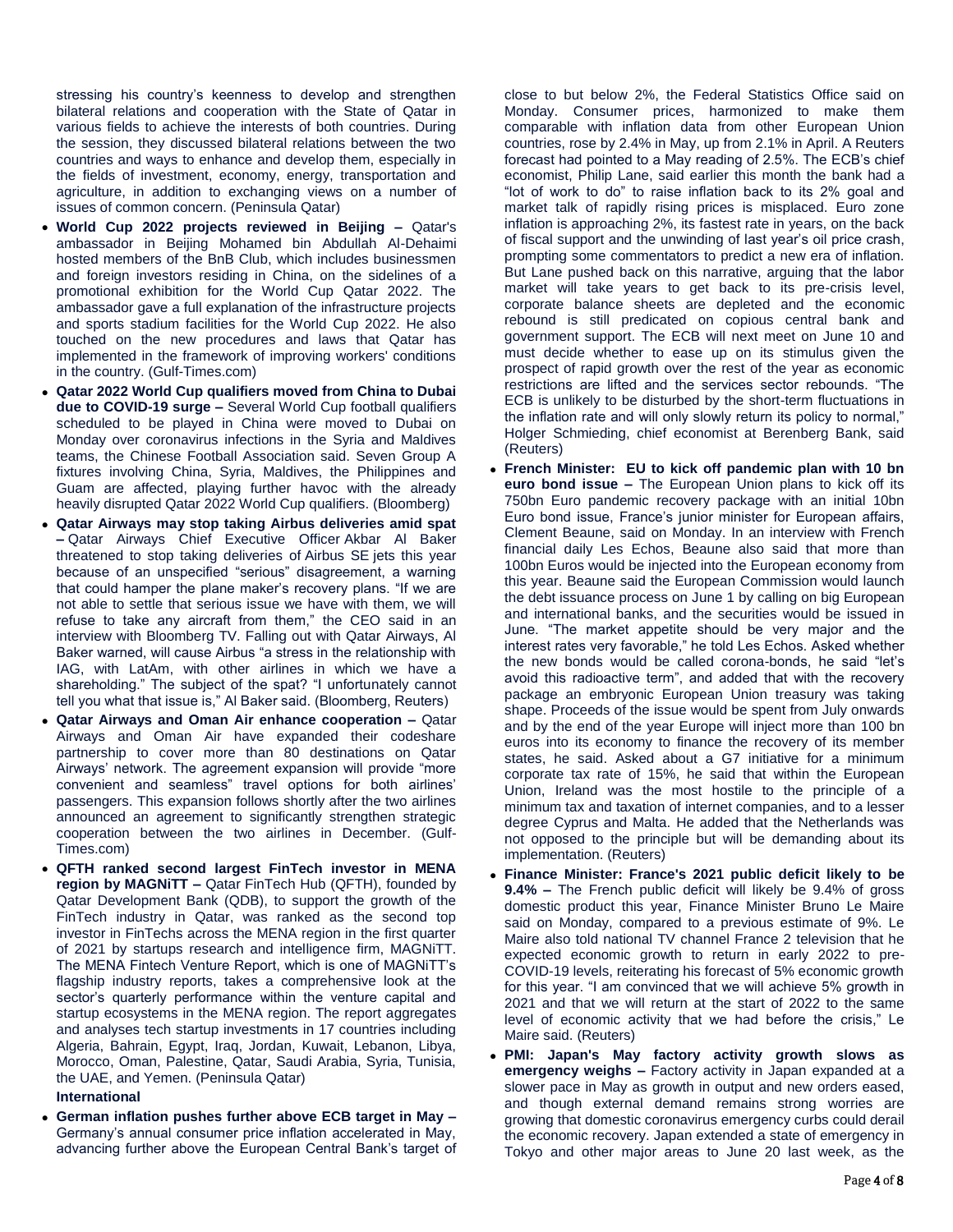COVID-19 pandemic shows no signs of abating less than two months before the Summer Olympics open. The world's thirdlargest economy shrank at a faster-than-expected pace in the first quarter, mainly due to drops in private consumption and capital expenditure. However, manufacturers have benefited from solid overseas demand, especially from key markets such as China and the US, where progress in vaccine rollouts have improved the outlook. The final au Jibun Bank Japan Manufacturing Purchasing Managers' Index (PMI) dropped to a seasonally adjusted 53.0 in May from 53.6 in the previous month, but higher than a 52.5 flash reading. Manufacturing activity has now stayed above the 50.0 threshold that separates contraction from expansion for the fourth straight month. (Reuters)

- **Japan 1Q corporate capex down 7.8% YoY –** Japanese companies cut spending on plant and equipment for the fourth consecutive quarter in January-March, as the economy struggles to shake off the drag from the coronavirus pandemic. A slow recovery of firms' propensity to spend is likely to worry policymakers hoping strong domestic demand can help make the country's economic recovery more sustainable. Ministry of Finance (MOF) data out on Tuesday showed capital expenditure in the first quarter fell 7.8% from the same period last year, pulled down by weaker investments in transportation equipment, electrical machinery and real estate. It marked the fourth quarter of an annual decline in capital expenditure in a row, after posting a 4.8% contraction the final quarter of last year. The world's third-largest economy slumped back into decline in the first quarter as a slow vaccine rollout and repeated emergency curbs put in place to halt a resurgence of infections hurt domestic demand. After bouncing from last year's slump, driven by a strong recovery of exports, some analysts worry Japan's economy could slip back into recession in the current quarter due to extended coronavirus curbs. A preliminary estimate found Japan's economy shrank an annualized 5.1% in the first quarter as households curtailed spending following a resurgence of infections and export growth slowed sharply. The latest MOF survey showed manufacturers' business spending fell 6.4% from a year earlier, while that of service-sector firms dropped 8.5%. (Reuters)
- **Japan's capital spending extends declines as firms tighten purse strings –** Japanese companies cut spending on plant and equipment for the fourth straight quarter in January-March, as the economy struggles to shake off the drag from the coronavirus pandemic. Weak business spending is likely to worry policymakers hoping strong domestic demand can help make the country's economic recovery more sustainable. Ministry of Finance (MOF) data out on Tuesday showed capital expenditure in the first quarter fell 7.8% from the same period last year, pulled down by weaker investments in transportation equipment, electrical machinery and real estate. It marked the fourth consecutive quarter of annual decline in capital expenditure, after a 4.8% contraction the final quarter of last year. "The figure gives a weak impression, but GDP was originally weak already," said Hiroshi Miyazaki, senior economist at Mitsubishi UFJ Morgan Stanley Securities. A separate, private-sector survey on Tuesday showed Japan's factory activity expanded in May, largely thanks to strong external demand, but at a slower pace. The world's third-largest economy slumped back into decline in the first quarter as a slow vaccine rollout and repeated emergency curbs to halt a resurgence of infections hurt domestic demand. The finance ministry's capex data, which will be used to update gross domestic product (GDP) figures for the first quarter due out June 8, was unlikely to impact the growth estimate in a major way, analysts said. (Reuters)
- **Growth in China home prices to sustain momentum in 2021 –** China's home prices are expected to grow faster this year than anticipated a few months earlier fueled by hot demand in major cities and easy liquidity, despite Beijing's heightened cooling measures, a Reuters poll showed. As China's economy recovers from the COVID-19 shock, authorities have stepped up curbs on the property sector to guard against financial risks as concerns mount over speculative behavior in some parts of the market. Home prices, however, extended a rising streak in recent months with heat spilling over into some smaller towns from metropolises. Average residential property price growth is estimated to grow 5% in 2021, according to 11 analysts and economists surveyed by Reuters. The forecast topped a 3.3% gain tipped in a February survey, and slightly higher than around 4.9% gain in 2020. Home prices are seen slowing to 3% in the first half of 2022. Chinese authorities have since this year intensified their efforts to rein in the relentless rise in home prices and drive speculators out of the market. Local policies include capping prices set by developers and preventing some real estate agencies from setting excessively high second-hand home prices. Banks in major cities also hiked mortgage rates. Property sales volume is expected to be flat from last year, unchanged from the previous poll, and versus a 2.6% gain in 2020. Housing investments are estimated to rise 7% this year, in line with the pace in 2020, and marginally higher than 6.4% in the February poll. Most survey respondents forecast it will take a long time before China enacts broad property tax, but some predicted some bigger cities with frothy housing markets might see pilot schemes come into force in the coming year. Speculation has risen recently that China plans to expand property tax reforms beyond Shanghai and Chongqing in efforts to cool prices. State media have cited experts saying the southern tech hub of Shenzhen and the resort island of Hainan could be next to roll out pilot schemes. (Reuters)
- **India's economic growth picks up before huge COVID-19 wave hit –** India's annual economic growth rate picked up in January-March compared with the previous three months, but economists are increasingly pessimistic about this quarter after a huge second wave of COVID-19 infections hit the country last month. A slow vaccination drive and local restrictions after a massive second wave of infections and deaths across the country have hit economic activities like retail, transport and construction while putting millions out of work. India has recorded 28mn COVID-19 infections, second only to the US, and 329,100 deaths as of Monday, although the rise has begun to slow. Gross domestic product grew 1.6% in January-March compared with the same period a year earlier, mainly driven by state spending and manufacturing sector growth, data from the statistics ministry showed. Economists said the country faces a slowdown in consumer demand as household incomes and jobs have declined, with limited scope for the government to offer growth stimulus due to its rising debt. (Reuters)
- **Central bank Brazil govt debt falls to 86.7% of GDP in April –** Brazil's government debt as a share of gross domestic product fell sharply in April to 86.7% from 88.9% in March and the public sector posted a primary surplus of 24.3 bn reais (\$4.7 bln), the central bank said on Monday. The public sector surplus excluding interest payments was much more than the 16.75 bn reais forecast in a Reuters poll of economists, and the overall deficit in the 12 months through April shrank to 7.1% of GDP from 9.1%. (Reuters)

# **Regional**

 **OPEC+ sees tighter oil market and sharp fall in global stocks –** OPEC and its allies tightened their outlook for global oil markets, forecasting that inventories will fall sharply over the rest of this year if they do not raise production further. The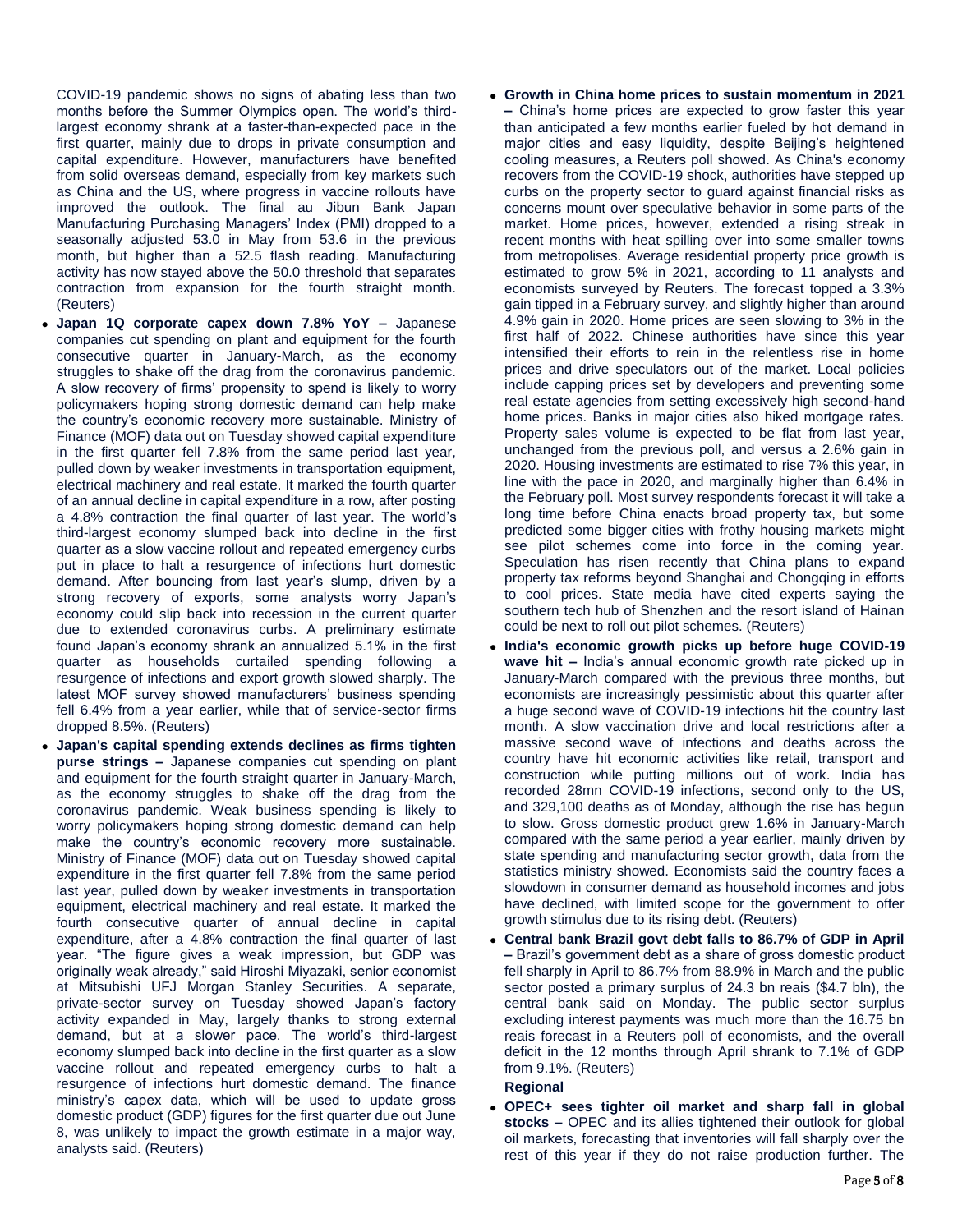group's Joint Technical Committee, assessing the market before ministers meet, expects that the surplus in oil stocks will have all but disappeared by the end of next month, according to a document seen by Bloomberg. Inventories will decline by at least another 2mn bpd from September through December. The OPEC+ alliance, led by Saudi Arabia and Russia, is restoring some of the crude supplies cut last year when the coronavirus pandemic hammered businesses and demand for fuel. The curbs have helped oil climb around 35% this year. "There are many moving parts when it comes to factors affecting the global oil market, such as the pace of change during the pandemic," OPEC Secretary-General, Mohammad Barkindo said after the JTC met. OPEC+ continues to be a "reliable and dependable component contributing to oil market stability." The OPEC and its partners are raising output cautiously. Energy demand remains fragile because of renewed virus outbreaks in India and elsewhere, while the potential resumption of flows from OPEC member Iran poses additional uncertainties. (Peninsula Business)

- **OPEC oil output rise in May limited by Nigeria, Iran losses –** OPEC oil output has risen in May as the group agreed to ease supply curbs under a pact with allies, a Reuters survey showed, although a drop in Iranian exports and involuntary reductions in African members limited the increase. The 13-member OPEC has pumped 25.52mn bpd in May, the survey found, up 280,000 bpd from April. Output has risen every month since June 2020 with the exception of February. Hoping for a global demand recovery, OPEC and allies, known as OPEC+, decided from May 1 to ease more of the record supply cuts made in 2020. OPEC+ meets on Tuesday and delegates expect producers to stick to the existing plan. (Reuters)
- **Saudi Arabia's April total reserve assets fell to SR1,652.8bn –** Saudi Arabian Central Bank (SAMA) has published foreign assets and reserves data for April which showed that total reserve assets fell to SR1,652.8bn from SR1,683.6bn in March. Investment in foreign securities fell to SR1,117.3bn from SR1,124.3bn in March. FX and deposits abroad fell to SR489.4bn from SR513.6bn in March. The M1 money supply rose 9.5% YoY, M2 money supply rose 6.7% YoY and M3 money supply rose 8.3% YoY. (Bloomberg)
- **Saudi Aramco sets June Propane at \$530/ton, Butane at \$525/ton –** Saudi Aramco set LPG contract prices for Juneloading cargoes to Asian customers, a company official said. June propane is set at \$530/ton, up from \$495/ton a month earlier, June butane at \$525/ton, up from \$475/ton a month earlier. (Bloomberg)
- **Israel, UAE sign tax treaty to boost economic cooperation –** Israel and the UAE signed a tax treaty on Monday, Israel's Finance Ministry said, describing the move as a spur to business development between the countries after they normalized relations last year. The UAE finance ministry said in October that it had reached a preliminary agreement with Israel on avoiding double taxation. The tax convention, once ratified by ministers and parliament this year, will be Israel's 59th and go into effect on Jan. 1, 2022. It is the first tax treaty reached in the wake of Israel's normalizing relations with the UAE and Bahrain last year. In parallel, Israel has moved to improve ties with Morocco and Sudan. The treaty is based primarily on the OECD model, Israeli Finance Minister Israel Katz said in a statement, adding that it "provides certainty and favorable conditions for business activity and will strengthen economic ties" with the UAE. Under the agreement, tax deductions, dividends and royalties are capped. Israeli Foreign Minister Gabi Ashkenazi said the treaty will enable significant promotion of investment and trade that will help both countries' economies. (Reuters)
- **UAE Sukuk standards slow issuance, distort prices, investors say –** The adoption by the UAE of certain Shari'ahcompliance standards has slowed the issuance of Islamic bonds from the Gulf, adding to a chronic supply-demand imbalance, market sources said. Dubai, one of the UAE's seven Emirates, has long aimed to establish itself as a major global center for issuance of Sukuk, or Islamic bonds, that constitute the backbone of the \$2.2tn global Islamic finance industry. UAE investors are also key players in the global Sukuk market. But compliance standards adopted by UAE central bank body the Higher Sharia Authority, and confusion around them, are preventing local banks from buying some Sukuk, prompting investors to request clearer rules as the UAE's flow of new issuance ebbs, market sources said. "The market is going through a teething period as it seeks clarity on how to find ways to comply with the regulations," global Head of Islamic finance at Fitch Ratings, Bashar Al Natoor said. The Higher Sharia Authority (HSA) adopted the sharia standards of the Bahrainbased Accounting and Auditing Organization for Islamic Financial Institutions (AAOIFI), the standard-setting body for the Islamic financial industry, in 2018. However, issuance programs created prior to that were exempt from the new rules, sources said, meaning the effect has taken some time to become apparent. (Reuters)
- **Dubai plans emissions-free public transport by 2050 –** Dubai plans to make public transport in the emirate emissionsfree by 2050, the government's media office said on Monday. Dubai announced in 2015 a "Clean Energy Strategy" to produce 75% of its energy requirements from renewable resources by 2050. (Reuters)
- **Emirates Stallions Group lists on Abu Dhabi exchange –** Emirates Stallions Group, the construction and real estate company owned by Abu Dhabi's International Holding Company (IHC), listed on the Abu Dhabi Securities Exchange Second Market on Monday. It made its trading debut under the ticker ESG, IHC said in a disclosure on ADX. Emirates Stallions Group, which is present in 12 markets, had assets of AED537mn as of the end of 1Q2021 and over 1000 employees. The Chairman of Emirates Stallions Group, Matar Suhail Al Yabhouni Al Dhaheri said: "Listing Emirates Stallions Group on the ADX Second Market allows wider investor participation in an important business within the IHC Group. Backed by the financial strength of IHC, the second largest company by market capitalization on the ADX, our portfolio companies have proven resilient over the last year and are well positioned to grasp new opportunities as the UAE and regional economies make a strong rebound from the global pandemic." (Zawya)
- **Oman sells OMR90mn 28-day bills at yield 0.652% –** Oman sold OMR90mn of 28-day bills due on June 30. The bills were sold at a price of 99.95, have a yield of 0.652% and will settle on June 2, 2021. (Bloomberg)
- **Kuwait's Crown Prince, Oil Minister to visit Saudi Arabia on Tuesday –** Kuwait's Crown Prince, Sheikh Meshal al-Ahmad will lead a delegation, which includes the Oil and Foreign ministers, on an official visit to neighboring Saudi Arabia, state media reported. The visit comes amid a separate meeting of the OPEC and their allies including Russia on Tuesday. The group known as OPEC+ is expected to stay the course on its plans to gradually ease supply cuts until July. Kuwait and Saudi Arabia, which share oilfields in a neutral zone on the boundary of the two countries, last year began production at one of the fields after a five-year hiatus. (Reuters)
- **Gulf Bank redeems KD100mn Tier 2 subordinated bonds –** Kuwait-based Gulf Bank redeems the KD100mn Tier 2 subordinated bonds that were issued May 30, 2016. Central bank had approved call option on April 18, 2021. Gulf Bank also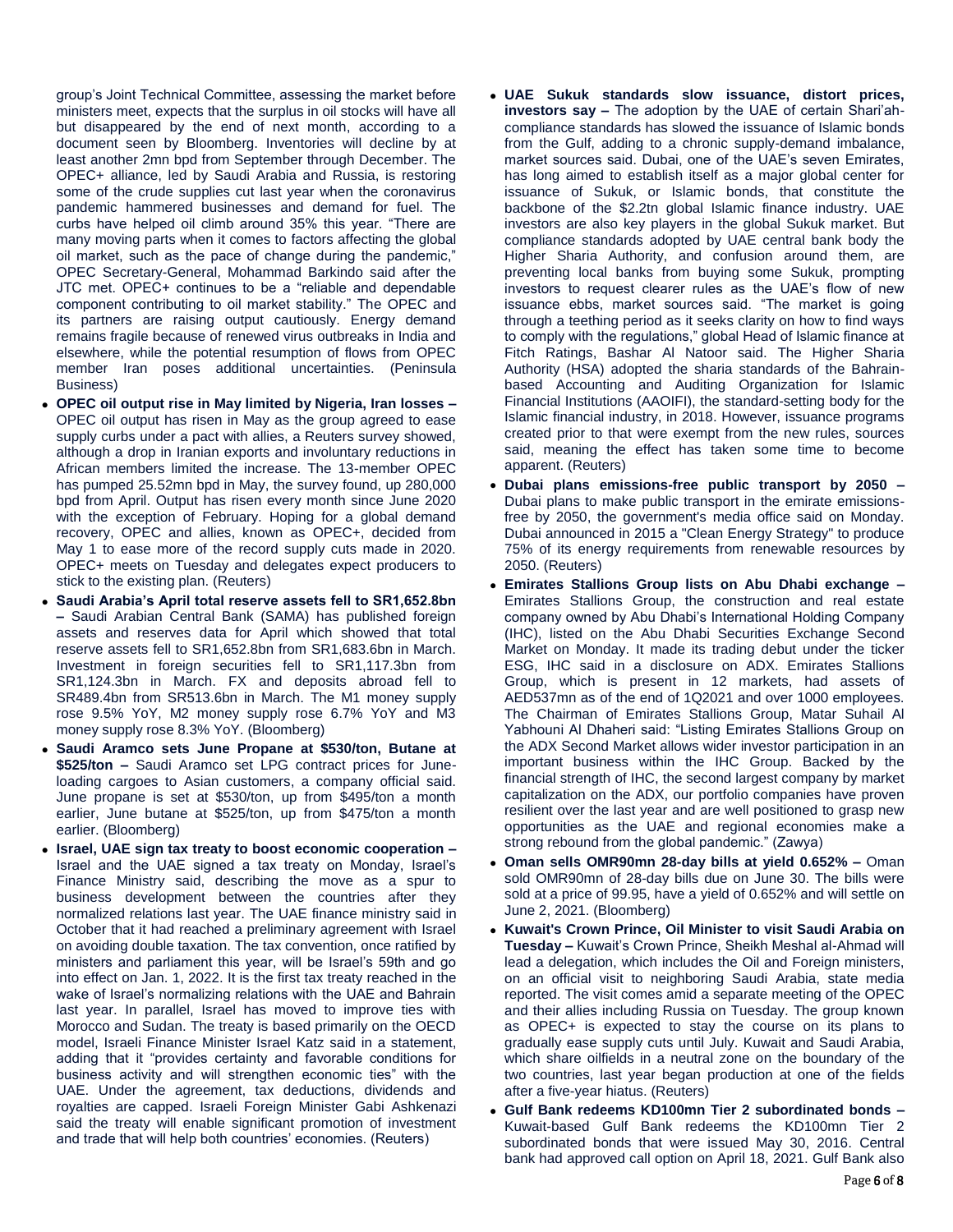gets regulatory approval for Tier 2 bonds of up to KD50mn. (Bloomberg)

- **Kuwait International Bank to sell its total exposure to NMC –** Kuwait International Bank (KIB) has announced it will sell its exposure to NMC Healthcare, which was placed into administration last year. In a statement to Boursa Kuwait, the Kuwaiti lender said it would sell the exposure, aggregating to \$74.11mn, for \$13.25mn, subject to due diligence requirements. The buyer was not named in the bourse filing. NMC was placed into administration in September 2020. (Zawya)
- **Bahrain's economic growth 'to rebound' –** Bahrain's economic growth is set to rebound as oil prices recover and activity in the region increases, shows new analysis from S&P. The US research firm expects the kingdom's real GDP to expand by 2.7% this year, swinging into positive territory after a 5.8% contraction last year. Real GDP is an inflation-adjusted measure that reflects the value of all goods and services produced by an economy in a given year, as against nominal GDP with does not factor changes in prices of goods and services. The Bahrain government's vaccination campaign has been swift and widespread, providing jabs free of charge, with over 60% of the eligible population inoculated and the King Fahad Causeway to Saudi Arabia re-opened this month, providing additional impetus to growth, says the S&P report. (Zawya)
- **Bahrain sells BHD70mn 91-day bills; bid-cover at 2.05x –** Bahrain sold BHD70mn of 91-day bills due on September 1. Investors offered to buy 2.05 times the amount of securities sold. The bills were sold at a price of 99.586, have a yield of 1.64% and will settle on June 2. (Bloomberg)